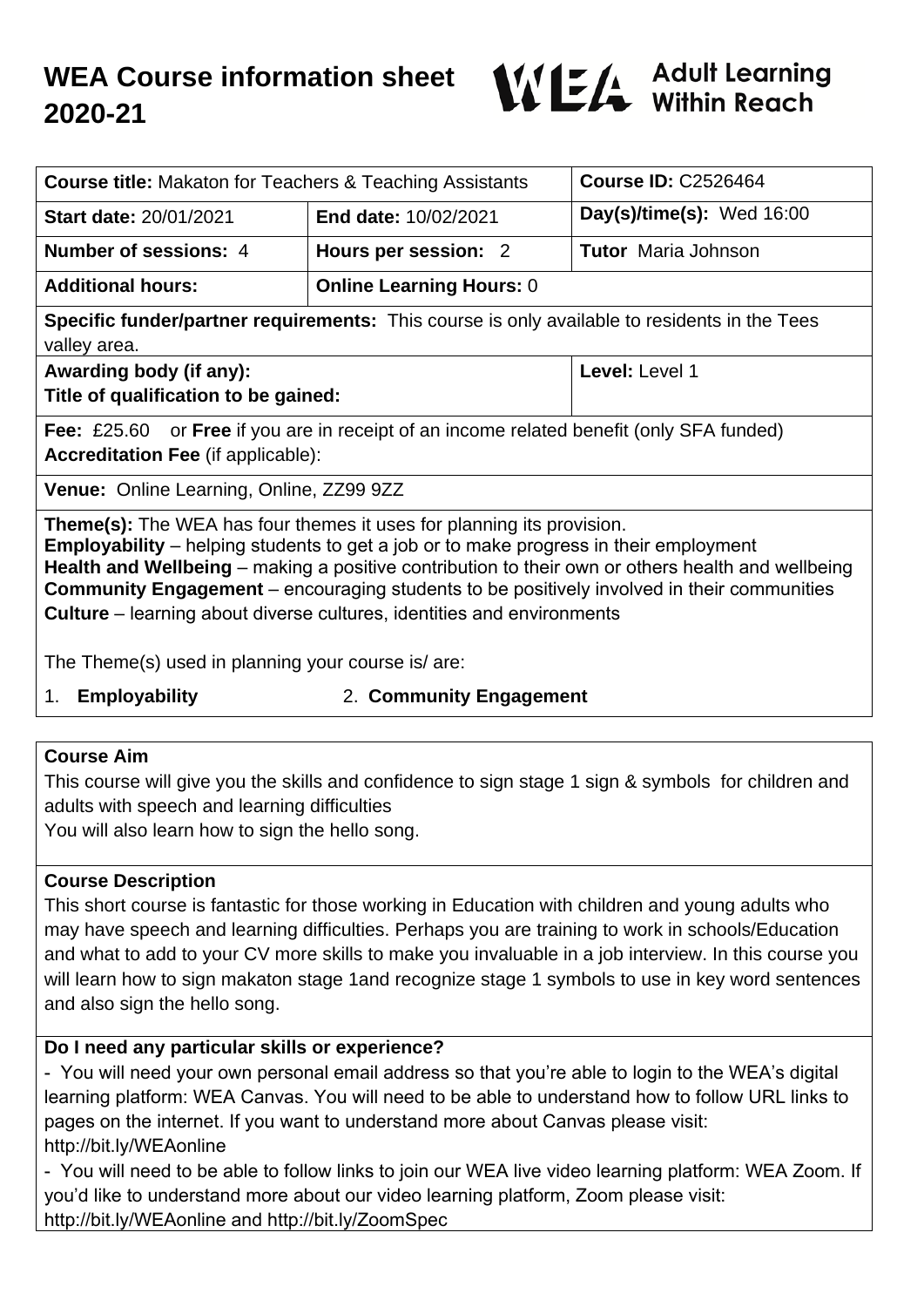- This course is for a group of around 15 students studying in a live video-learning platform conference and an online digital learning environment platform from the comfort of your own home.

- This is a live lecture delivered by a subject specialist in an online webinar video learning platform. You will need to be able to access the internet on a device with speakers or earphones. There will be opportunities to take part in discussions and chats. If you'd like to know how to use Zoom please visit: http://bit.ly/ZoomSpec

- No skills or experience needed
- This course is for beginners
- This course is for improvers
- This course is suitable for beginners and improvers

# **What will I achieve?**

# **By the end of the course I will be able to:**

- 1. be able to sign makaton stage 1
- 2. be able to recognize stage 1 symbols
- 3. be able to sign key word sentences
- 4. to use symbols for key word sentences
- 5. be able to sign the hello song

# **What teaching methods will be used and will there be work outside of the class?**

- The WEA's digital learning platform, Canvas will be used to provide resources or to support lessons, enable assessment, provide learner feedback and for other activities for individuals away from the course. If you want to understand more about our digital learning platform please visit: http://bit.ly/WEAonline
- The WEA tutor will use a range of different teaching and learning methods and encourage you and the group to be actively involved in your learning
- You may be asked to undertake additional work in your own time to support your learning

# **What kind of feedback can I expect from the tutor?**

- You will be able to keep a record of your progress and achievement using photos, audio, text or documents uploaded into the WEA's digital learning platform, WEA Canvas.

- Your tutor will provide written, text and audio feedback recorded in WEA Canvas, WEA's digital learning platform.

- You will be able to keep a digital portfolio of your work on WEA's digital learning platform, Canvas.

- A range of informal activities will be used by the tutor to see what you are learning which may include quizzes, question and answer, small projects and discussion

- You will have opportunities to discuss your progress with your tutor
- You will be encouraged to share your work with the group and discuss your learning
- A file of work will be kept which will help to record your progress

# **What else do I need to know? Is there anything I need to bring?**

- What you need: You will need an internet connection, speakers, a microphone and a webcam so that you can use our video learning platform, Zoom. If you'd like to understand more Zoom please visit: http://bit.ly/ZoomSpec

- You will also need access to the internet outside of your sessions. You could do this using a